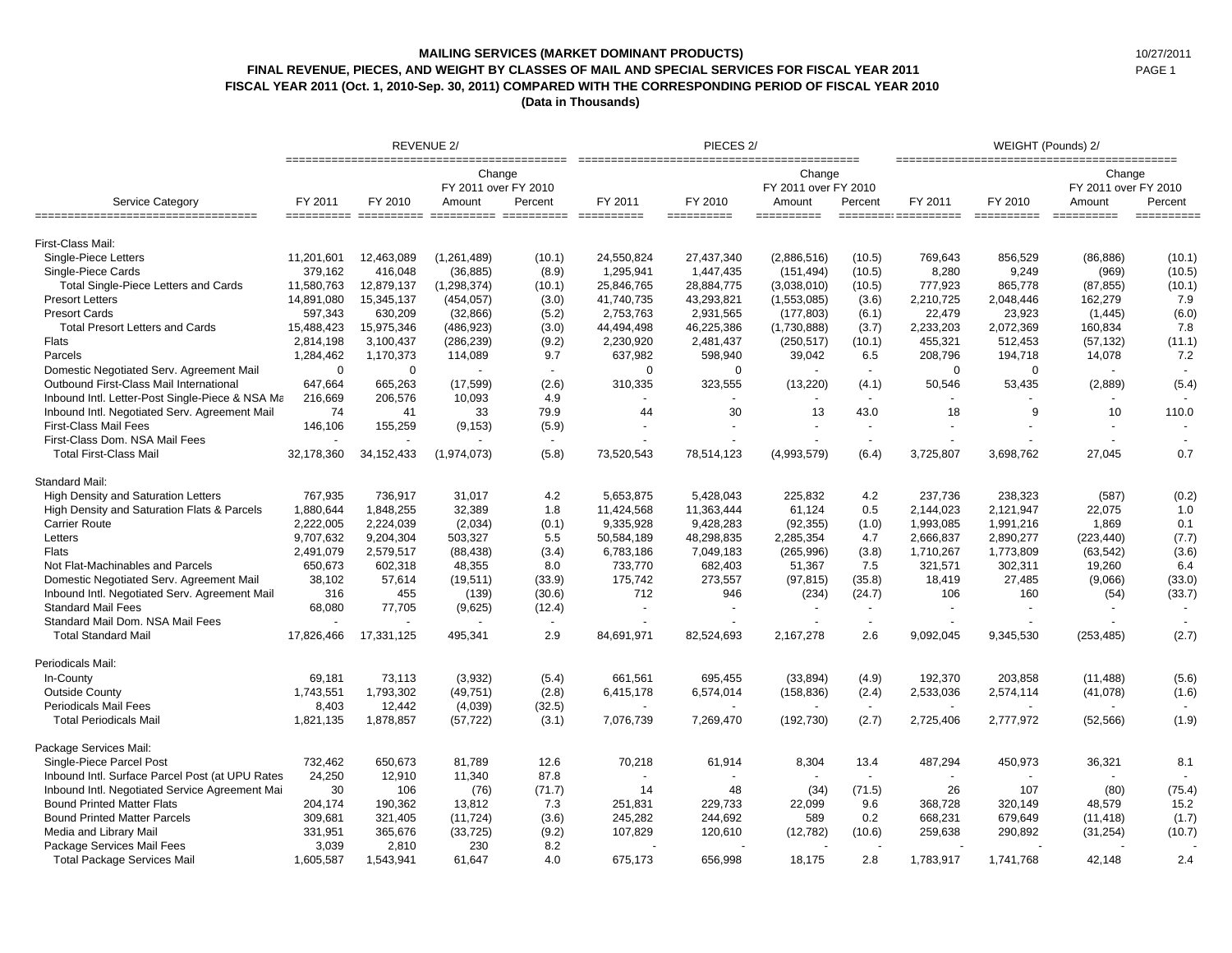# **MAILING SERVICES (MARKET DOMINANT PRODUCTS)** 10/27/2011 **FINAL REVENUE, PIECES, AND WEIGHT BY CLASSES OF MAIL AND SPECIAL SERVICES FOR FISCAL YEAR 2011** PAGE 2 **FISCAL YEAR 2011 (Oct. 1, 2010-Sep. 30, 2011) COMPARED WITH THE CORRESPONDING PERIOD OF FISCAL YEAR 2010**

**(Data in Thousands)**

| <b>Service Category</b>                          |            |            | REVENUE 2/                               |                          |             | PIECES <sub>2</sub> / |                          | WEIGHT (Pounds) 2/                        |            |                                                         |                                          |                 |
|--------------------------------------------------|------------|------------|------------------------------------------|--------------------------|-------------|-----------------------|--------------------------|-------------------------------------------|------------|---------------------------------------------------------|------------------------------------------|-----------------|
|                                                  | FY 2011    | FY 2010    | Change<br>FY 2011 over FY 2010<br>Amount | Percent                  | FY 2011     | FY 2010               |                          | Change<br>FY 2011 over FY 2010<br>Percent | FY 2011    | FY 2010                                                 | Change<br>FY 2011 over FY 2010<br>Amount | Percent         |
|                                                  |            |            |                                          |                          |             | ----------            | Amount                   |                                           |            |                                                         |                                          |                 |
| U.S. Postal Service Mail                         |            |            |                                          |                          | 434,596     | 437,719               | (3, 122)                 | (0.7)                                     | 149,446    | 133,213                                                 | 16,233                                   | 12.2            |
| <b>Free Mail</b>                                 |            |            |                                          | $\overline{\phantom{a}}$ | 61,854      | 68,234                | (6,380)                  | (9.3)                                     | 30,123     | 31,720                                                  | (1,596)                                  | (5.0)           |
| <b>Total Mailing Services Mail</b>               | 53,431,549 | 54,906,356 | (1,474,807)                              | (2.7)                    | 166,460,877 | 169,471,235           | (3,010,358)              | (1.8)                                     | 17,506,743 | 17,728,965                                              | (222, 222)                               | (1.3)           |
| <b>Ancillary Services:</b>                       |            |            |                                          |                          |             |                       |                          |                                           |            |                                                         |                                          |                 |
| <b>Certified Mail</b>                            | 708,755    | 791,397    | (82, 642)                                | (10.4)                   | 251,222     | 282,642               | (31, 420)                | (11.1)                                    |            |                                                         |                                          |                 |
| <b>Collect on Delivery</b>                       | 6,678      | 6,526      | 151                                      | 2.3                      | 819         | 834                   | (15)                     | (1.8)                                     |            |                                                         |                                          |                 |
| <b>Delivery Confirmation</b>                     | 243,632    | 223,936    | 19,696                                   | 8.8                      | 1,481,808   | 1,371,138             | 110,670                  | 8.1                                       |            |                                                         |                                          |                 |
| Insurance                                        | 116,652    | 128,245    | (11, 593)                                | (9.0)                    | 34,573      | 39,719                | (5, 146)                 | (13.0)                                    |            |                                                         |                                          |                 |
| <b>Registered Mail</b>                           | 45,236     | 47,806     | (2,569)                                  | (5.4)                    | 2,688       | 2,967                 | (279)                    | (9.4)                                     |            |                                                         |                                          |                 |
| <b>Return Receipts</b>                           | 478,832    | 557,476    | (78, 644)                                | (14.1)                   | 195,573     | 223,250               | (27, 677)                | (12.4)                                    |            |                                                         |                                          |                 |
| Stamped Envelopes and Cards                      | 12,261     | 15,142     | (2,882)                                  | (19.0)                   |             |                       |                          |                                           |            |                                                         |                                          |                 |
| <b>Other Domestic Ancillary Services</b>         | 49,282     | 44,306     | 4,976                                    | 11.2                     | 20,988      | 18,678                | 2,310                    | 12.4                                      |            |                                                         |                                          |                 |
| <b>Outbound International Ancillary Services</b> | 16,121     | 16,349     | (228)                                    | (1.4)                    | 1,778       | 2,019                 | (241)                    | (11.9)                                    |            |                                                         |                                          |                 |
| <b>Inbound International Ancillary Services</b>  | 16,586     | 12,053     | 4,533                                    | 37.6                     | 67          | 17                    | 50                       | 295.7                                     |            |                                                         |                                          |                 |
| <b>Total Ancilliary Services</b>                 | 1,694,034  | 1,843,237  | (149, 203)                               | (8.1)                    | 1,989,516   | 1,941,263             | 48,253                   | 2.5                                       |            |                                                         |                                          |                 |
| <b>Special Services:</b>                         |            |            |                                          |                          |             |                       |                          |                                           |            |                                                         |                                          |                 |
| <b>Money Orders</b>                              | 171,502    | 181,964    | (10, 462)                                | (5.7)                    | 115,510     | 123,405               | (7, 895)                 | (6.4)                                     |            |                                                         |                                          |                 |
| Post Office Box Service                          | 801,899    | 815,609    | (13,710)                                 | (1.7)                    |             |                       | $\overline{\phantom{a}}$ |                                           |            |                                                         |                                          |                 |
| Other Domestic Special Services                  | 109,503    | 112,650    | (3, 148)                                 | (2.8)                    | 2,707       | 423,251               | (420, 544)               | (99.4)                                    |            |                                                         |                                          |                 |
| <b>Total Additional Special Services</b>         | 1,082,903  | 1,110,223  | (27, 320)                                | (2.5)                    | 118,217     | 546,656               | (428, 439)               | (78.4)                                    |            |                                                         |                                          |                 |
| <b>Total Mailing Services Services</b>           | 2,776,938  | 2,953,460  | (176, 522)                               | (6.0)                    | 2,107,733   | 2,487,919             | (380, 186)               | (15.3)                                    |            | <b>Service Transactions</b><br>U.S. Postal Service Mail |                                          |                 |
| <b>Total Mailing Services Mail and Services</b>  | 56,208,486 | 57,859,816 | (1,651,330)                              | (2.9)                    |             |                       |                          |                                           |            | Quarter 7, FY 2011 1/                                   | ============================             | -------         |
| <b>Other Mailing Services Revenue</b>            | 536,200    | 753,162    | (216,962)                                | (28.8)                   |             |                       |                          |                                           |            | <b>Ancillary Services</b><br><b>Other Services</b>      |                                          | 24,600<br>2,036 |
| <b>Total Mailing Services Revenue</b>            | 56,744,686 | 58,612,978 | (1,868,292)                              | (3.2)                    |             |                       |                          |                                           |            | Total                                                   |                                          | 26,635          |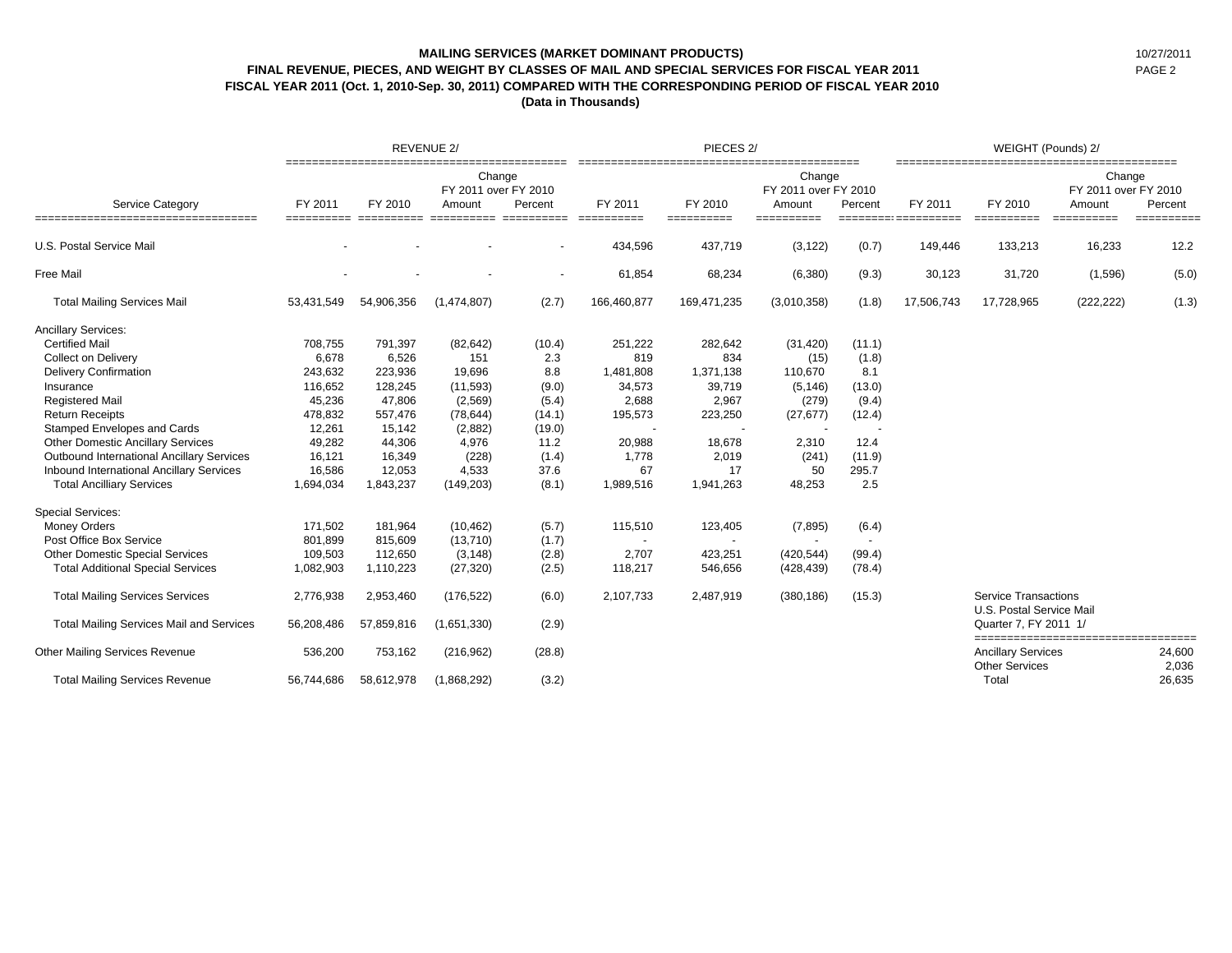## **SHIPPING SERVICES (COMPETITIVE PRODUCTS)** 10/27/2011 **FINAL REVENUE, PIECES, AND WEIGHT BY CLASSES OF MAIL AND SPECIAL SERVICES FOR FISCAL YEAR 2011** PAGE 3 **FISCAL YEAR 2011 (Oct. 1, 2010-Sep. 30, 2011) COMPARED WITH THE CORRESPONDING PERIOD OF FISCAL YEAR 2010**

**(Data in Thousands)**

| <b>Service Category</b><br>=====================================           |           | REVENUE 2/<br>PIECES <sub>2</sub> /<br>________________________________<br>--------------------------- |                                          |         |                       |                       |                                                        |                          | WEIGHT (Pounds) 2/             |                       |                                                        |                       |
|----------------------------------------------------------------------------|-----------|--------------------------------------------------------------------------------------------------------|------------------------------------------|---------|-----------------------|-----------------------|--------------------------------------------------------|--------------------------|--------------------------------|-----------------------|--------------------------------------------------------|-----------------------|
|                                                                            | FY 2011   | FY 2010                                                                                                | Change<br>FY 2011 over FY 2010<br>Amount | Percent | FY 2011<br>========== | FY 2010<br>========== | Change<br>FY 2011 over FY 2010<br>Amount<br>========== | Percent                  | FY 2011<br>=================== | FY 2010<br>========== | Change<br>FY 2011 over FY 2010<br>Amount<br>========== | Percent<br>========== |
| Express Mail:                                                              |           |                                                                                                        |                                          |         |                       |                       |                                                        |                          |                                |                       |                                                        |                       |
| <b>Total Express Mail</b>                                                  | 799,500   | 827,796                                                                                                | (28, 296)                                | (3.4)   | 40,492                | 42,546                | (2,054)                                                | (4.8)                    | 38,659                         | 39,791                | (1, 132)                                               | (2.8)                 |
| Priority Mail:                                                             |           |                                                                                                        |                                          |         |                       |                       |                                                        |                          |                                |                       |                                                        |                       |
| <b>Total Priority Mail</b>                                                 | 5,638,963 | 5,455,343                                                                                              | 183,620                                  | 3.4     | 790,633               | 779,432               | 11,202                                                 | 1.4                      | 1,693,627                      | 1,669,865             | 23,762                                                 | 1.4                   |
| Parcel Select Mail:                                                        |           |                                                                                                        |                                          |         |                       |                       |                                                        |                          |                                |                       |                                                        |                       |
| <b>Total Parcel Select Mail</b>                                            | 626,082   | 503,795                                                                                                | 122,287                                  | 24.3    | 342,967               | 268,357               | 74,610                                                 | 27.8                     | 1,297,722                      | 986,135               | 311,587                                                | 31.6                  |
| Parcel Return Service Mail:                                                |           |                                                                                                        |                                          |         |                       |                       |                                                        |                          |                                |                       |                                                        |                       |
| <b>Total Parcel Return Service Mail</b>                                    | 92,320    | 64,961                                                                                                 | 27,359                                   | 42.1    | 37,867                | 28,467                | 9,400                                                  | 33.0                     | 118,252                        | 71,932                | 46,321                                                 | 64.4                  |
| International Mail:                                                        |           |                                                                                                        |                                          |         |                       |                       |                                                        |                          |                                |                       |                                                        |                       |
| <b>International Expedited Services</b>                                    |           |                                                                                                        |                                          |         |                       |                       |                                                        |                          |                                |                       |                                                        |                       |
| Outbound International Expedited Services                                  | 322,111   | 274,712                                                                                                | 47,399                                   | 17.3    | 6,717                 | 5,756                 | 961                                                    | 16.7                     | 27,818                         | 24,013                | 3,805                                                  | 15.8                  |
| Inbound International Expedited Services                                   | 182,174   | 105,677                                                                                                | 76,497                                   | 72.4    |                       |                       | $\overline{\phantom{a}}$                               | $\overline{\phantom{a}}$ |                                |                       |                                                        |                       |
| <b>International Priority Mail</b><br>Outbound Priority Mail International | 887,455   | 841,275                                                                                                | 46,180                                   | 5.5     | 23,789                | 23,657                | 131                                                    | 0.6                      | 133,278                        | 130,016               | 3,262                                                  | 2.5                   |
| Inbound Air Parcel Post                                                    | 27,578    | 20,670                                                                                                 | 6,909                                    | 33.4    |                       |                       |                                                        | $\overline{a}$           |                                |                       |                                                        |                       |
| Other International Mail                                                   | 255,340   | 222,077                                                                                                | 33,262                                   | 15.0    | 231,031               | 240,607               | (9,576)                                                | (4.0)                    | 44,234                         | 36,673                | 7,562                                                  | 20.6                  |
| <b>International Mail Fees</b>                                             | 86        | 144                                                                                                    | (59)                                     | (40.8)  |                       |                       |                                                        |                          |                                |                       |                                                        |                       |
| <b>Total International Mail</b>                                            | 1,674,743 | 1,464,556                                                                                              | 210,188                                  | 14.4    | 261,536               | 270,021               | (8, 484)                                               | (3.1)                    | 205,330                        | 190,701               | 14,629                                                 | 7.7                   |
| <b>Total Shipping Services Mail</b>                                        | 8,831,608 | 8,316,451                                                                                              | 515,158                                  | 6.2     | 1,473,496             | 1,388,822             | 84,674                                                 | 6.1                      | 3,353,591                      | 2,958,424             | 395,167                                                | 13.4                  |
| <b>Ancillary Services:</b>                                                 |           |                                                                                                        |                                          |         |                       |                       |                                                        |                          |                                |                       |                                                        |                       |
| Outbound International Ancillary Services                                  | 9,621     | 7,913                                                                                                  | 1,708                                    | 21.6    | 1,821                 | 1,627                 | 194                                                    | 12.0                     |                                |                       |                                                        |                       |
| Inbound International Ancillary Services                                   | 86        | 73                                                                                                     | 13                                       | 17.9    | 16                    | 14                    | $\overline{2}$                                         | 18.0                     |                                |                       |                                                        |                       |
| <b>Total Ancilliary Services</b>                                           | 9,707     | 7,986                                                                                                  | 1,722                                    | 21.6    | 1,837                 | 1,640                 | 197                                                    | 12.0                     |                                |                       |                                                        |                       |
| <b>Special Services:</b>                                                   |           |                                                                                                        |                                          |         |                       |                       |                                                        |                          |                                |                       |                                                        |                       |
| <b>Premium Forwarding Service</b>                                          | 18,756    | 19,003                                                                                                 | (247)                                    | (1.3)   | 1,207                 | 1,206                 | $\overline{1}$                                         | 0.1                      |                                |                       |                                                        |                       |
| Intl. Money Orders & Money Transfer Service                                | 1,981     | 2,136                                                                                                  | (155)                                    | (7.3)   | 184                   | 218                   | (34)                                                   | (15.4)                   |                                |                       |                                                        |                       |
| <b>Other Domestic Special Services</b>                                     | 132,273   | 118,027                                                                                                | 14,247                                   | 12.1    | 82,695                | 81,811                | 884                                                    | 1.1                      |                                |                       |                                                        |                       |
| <b>Total Special Services</b>                                              | 153,010   | 139,165                                                                                                | 13,845                                   | 9.9     | 84,086                | 83,234                | 852                                                    | 1.0                      |                                |                       |                                                        |                       |
| <b>Total Shipping Services Services</b>                                    | 162,717   | 147,151                                                                                                | 15,566                                   | 10.6    | 85,923                | 84,874                | 1,049                                                  | 1.2                      |                                |                       |                                                        |                       |
| <b>Total Shipping Services Mail and Services</b>                           | 8,994,325 | 8,463,602                                                                                              | 530,724                                  | 6.3     |                       |                       |                                                        |                          |                                |                       |                                                        |                       |
| <b>Other Shipping Services Revenue</b>                                     |           |                                                                                                        |                                          |         |                       |                       |                                                        |                          |                                |                       |                                                        |                       |
| <b>Total Shipping Services Revenue</b>                                     | 8,994,325 | 8,463,602                                                                                              | 530,724                                  | 6.3     |                       |                       |                                                        |                          |                                |                       |                                                        |                       |